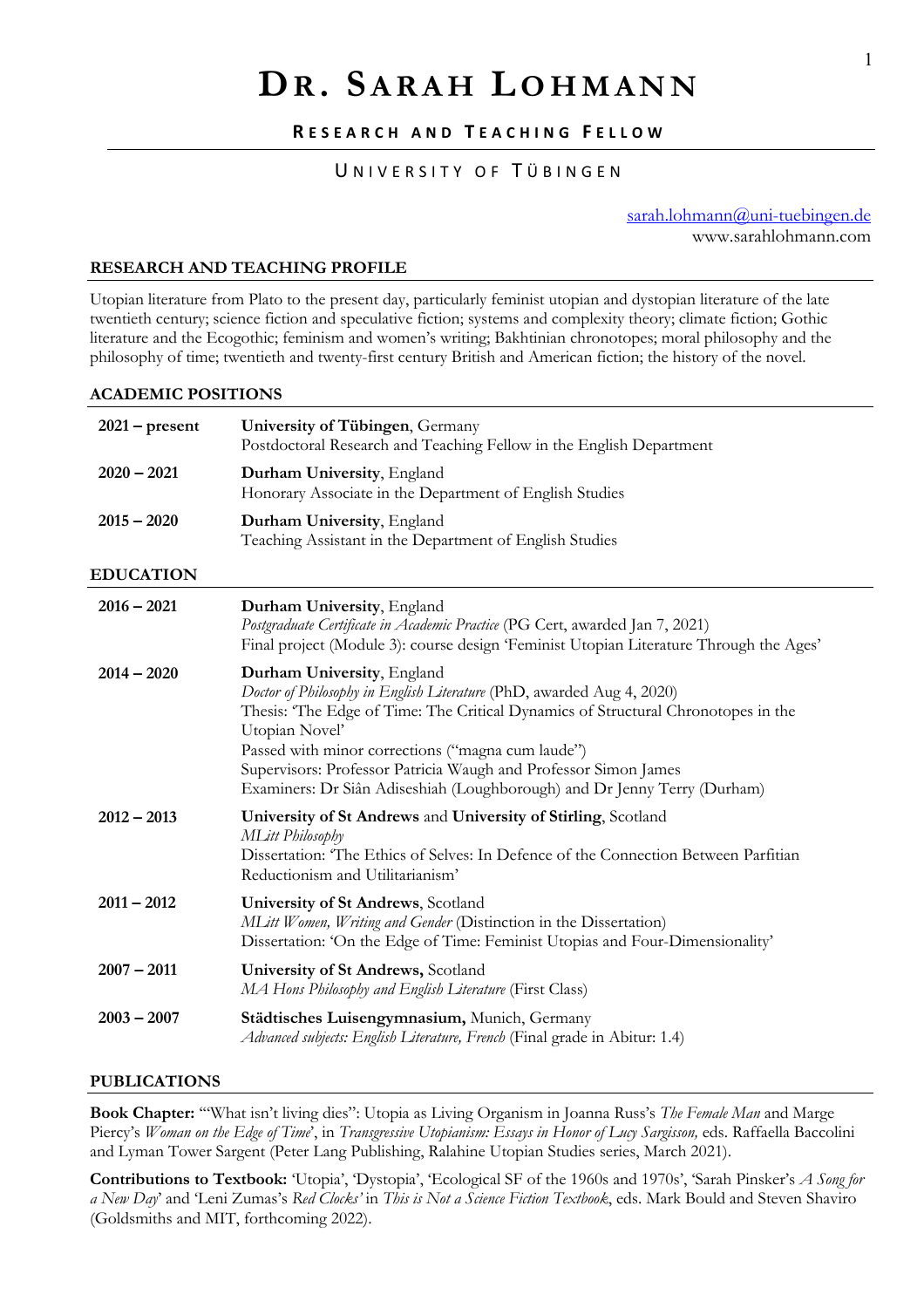**Short Monograph:** *An Introduction to 'Woman on the Edge of Time' by Marge Piercy* (Palgrave SFF: A New Canon, Palgrave Macmillan, eds. Sean Guynes and Keren Omry, commissioned and awaiting contract by autumn 2022).

**Edited Collection:** *Vampires and the Anthropocene: Essays on the Non-Human at the End of the World* (co-editing volume in collaboration with Simon Bacon, currently soliciting contributions and contacting publishers)

**Journal article:** '"Wheels turning in opposite directions": Objective Temporality, Utopia and the Individual in Sheri S. Tepper's *The Gate to Women's Country* and Ursula K. Le Guin's *The Dispossessed'* in *Fafnir – Nordic Journal of Science Fiction and Fantasy Research* [Special Issue, title TBA] (commissioned, appearing December 2022)

**Journal Article:** 'Shaping the Future: The Complex Reconfiguration of Utopia in Marge Piercy's *Woman on the Edge of Time* and Joanna Russ's *The Female Man*' (in process, communicating with potential publishers)

**Monograph:** *The Edge of Time: The Critical Dynamics of Structural Chronotopes in the Utopian Novel* (in process, communicating with Edinburgh University Press as potential publisher)

**Invited Interview:** 'Meet the Future: An Interview with Sarah Lohmann', *SFRA Review* 50:1 (2020): 13-18. Interviewed by SFRA review editor Sean Guynes for column highlighting the work of 'up-and-coming SF scholars, typically graduate students, postdocs, and recent hires'. Available as pdf at https://bit.ly/SFRA\_Review\_Sarah\_Lohmann.

**Book Review:** 'Darwinian Feminism and Early Science Fiction by Patrick B. Sharp', *Fantastika Journal* 2:1 (2018): 105-108.

# **TEACHING QUALIFICATIONS AND EXPERIENCE**

**Seminar Leader, 'Ghosts and Others: Systems, Selves and the Supernatural in Gothic Literature', Tübingen University**, Summer Semester 2022. Designing, teaching and evaluating weekly 2-hour seminars, including personal essay and presentation feedback sessions for each student.

**Seminar Leader, 'Women Writing Worlds: Feminist Utopian Literature Through the Ages', Tübingen University**, Winter Semester 2021/22. Designed, taught and evaluated weekly 2-hour seminars, including personal essay and presentation feedback sessions for each student.

**Private English and German Language Coaching**, 2011/12, 2015/16 and 2020-2022. Provided English and German language coaching sessions for private clients, focusing on conversation, academic or business vocabulary and writing skills.

**Postgraduate Certificate in Academic Practice (PG CAP), Durham University,** Jan 2016 – Oct 2020. Advanced postgraduate British teaching qualification for university lecturers, taught and assessed at level of master's degree, designed to equip holders with the skills to provide high-quality teaching and learning. Final module passed Oct 2020 (design of undergraduate/MA module 'Feminist Utopian Literature Through the Ages'); PG CAP certificate awarded on Jan 7, 2021.

**Training Course, 'An Introduction to Teaching and Learning Online', Durham University**, early June 2020. Two-week course to support academics and other teaching staff in developing modules that can be taught online, appreciating the pastoral and academic support needs of an online learner, and using institutional tools for eassessment and e-feedback.

**Digital Research Methods Webinar, Newcastle University,** June 4, 2020. One-day webinar exploring the challenges, motivations and solutions to moving research and data collection online.

**Fellow of The Higher Education Academy (FHEA)** awarded Feb 2018 after successful completion of Modules 1 and 2 of DULTA (Durham University Learning and Teaching Award), later renamed Postgraduate Certificate in Academic Practice (PG CAP), Jan – Sep 2016 and 2017 (see above).

**Four years of experience as Teaching Assistant on first-year course 'Introduction to the Novel', Durham University,** 2015/16, 2016/17, 2018/19, 2019/20*.* Tasks included tutorial teaching, essay and exam marking, holding personal essay feedback sessions for each student, and pastoral student support.

**Lecturer, Postgraduate Lecture Day, Durham University,** May 2019, 'Everywoman in a Man's World: Identity and the Struggle for Selfhood in *Jane Eyre*'

**Three years of experience as lecturer in Science Fiction for Supported Progression Summer School, Durham University,** Aug 2016, 2017 and 2018. Designed and delivered interactive lectures on Science Fiction literature and critical analysis, followed by evaluation through essays.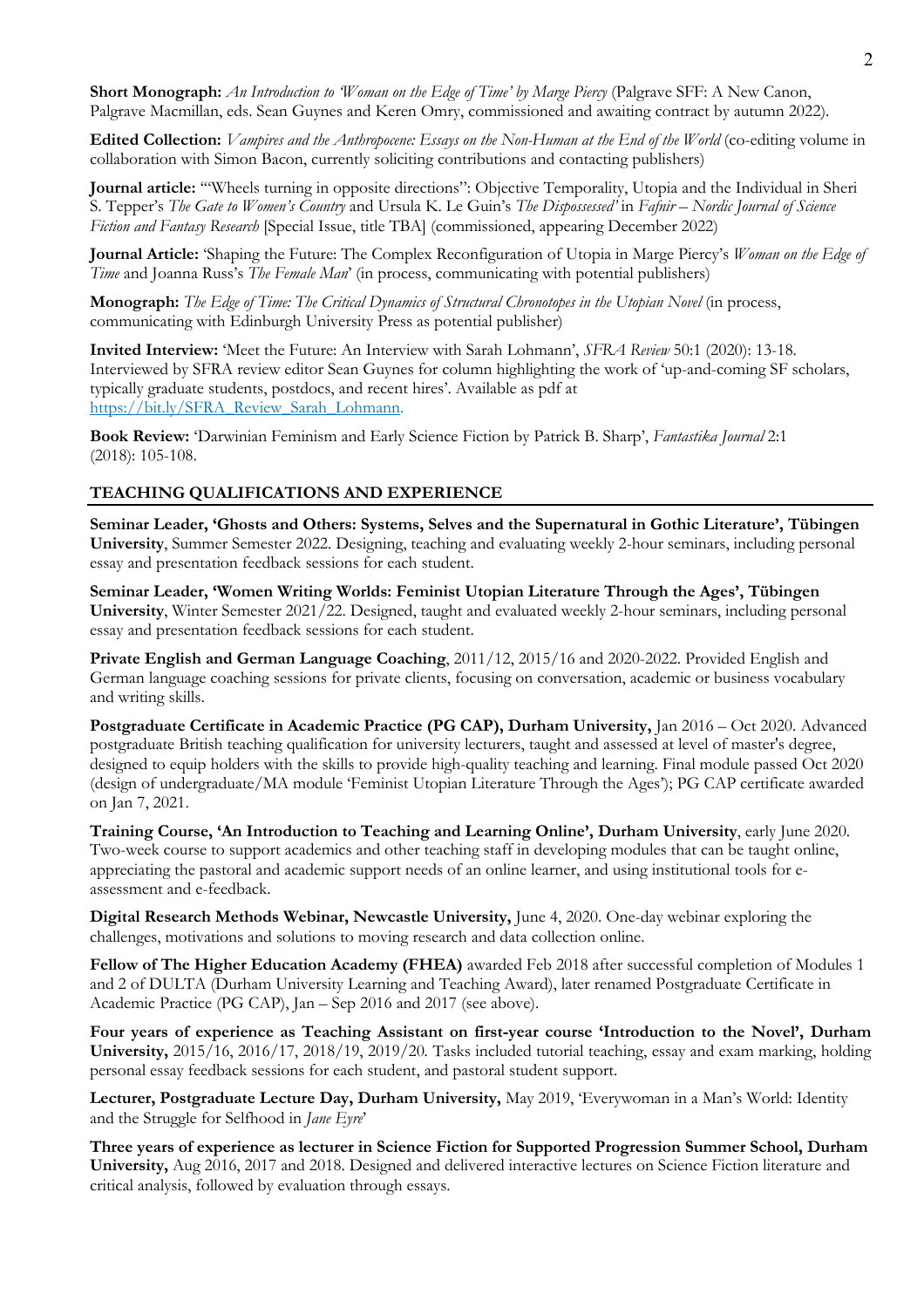# **EXAMPLES OF OTHER ACADEMIC AND EXTRACURRICULAR RESPONSIBILITIES**

**Project Officer for museum exhibition** *Time Machines: The Past, the Future, and How Stories Take Us There,* **displayed at Palace Green Library, Durham in summer 2017,** Jan 2016 – Apr 2017. Researched, collaborated on and wrote majority of text for exhibition on time travel and narrative, an outreach project by Durham University English department and Palace Green Library. Worked in team with academic lead Professor Simon James and curatorial lead Emma Hamlett. Project used as REF impact case study for English department.

**Convenor, 'Inventions of the Text' Seminar Series, Durham University,** Oct 2016 – Jun 2017. Organised bi-weekly talks by local and international academics on subjects related to the study of English literature. Tasks included leading team of three assistants, communicating with speakers, chairing all events and organising publicity.

**Co-convenor, Late Summer Lecture Series, Durham University,** Feb – Oct 2015. As part of a team of three, organised public lecture series through the Department of English Studies, with a focus on interdisciplinary papers. Duties included inviting speakers, organising funding, publicising lectures, and chairing events.

**Research Assistant on New Town Literature Project, Durham University,** Jul 2015. Compiled bibliography of literature on post-war New Towns in Britain for book project led by Dr John Nash. Responsible for making use of various physical and online databases to produce an extensive listing of all relevant primary sources as well as literary criticism of New Town literature, contemporary reporting on New Towns, and recent historical and sociological discussion of both New Towns and New Town literature.

**Editor, Durham University Postgraduate English Journal,** Nov 2014 – May 2015. Solicited, selected and edited academic articles and reviews as well as organising the referee process for the prestigious Open Access Durham University Postgraduate English Journal, one of the longest-running online postgraduate English journals, and overseeing its publication both online and in print.

**PhD Student Representative, Durham University Student Staff Consultative Committee and Board of** 

**Studies, Department of English Studies,** Oct 2014 – Oct 2015**.** Acted as representative of PhD students in the Department of English Studies in regular meetings concerning teaching and student issues.

# **President, University of St Andrews Literary Society,** 2010-2013

Organised a variety of events including talks by high-profile authors and academics, theatre trips, debates and socials as head of a committee over a three-year period. Significantly increased membership of society.

**Founder and Editor in Chief, Minerva (St Andrews Feminist Society Journal),** 2010-2011

Solicited and edited academic articles, poetry and prose on issues of gender, feminism and queer theory as leader of an editorial team; coordinated layout, design and printing processes.

# **President, University of St Andrews Philosophy Society,** 2009-2010

Organised debates and socials as well as talks given by highly respected internal and external philosophers. Greatly increased membership to form one of the largest academic societies in St Andrews (approx. 200 members).

# **SELECTED OUTREACH PROJECTS**

**Featured Interview for Podcast Episode on** *The Dispossessed,* **Utopian Horizons Podcast on Soundcloud,** Oct 2018. Invited interview by Paul Walker-Emig on *The Dispossessed* by Ursula K. Le Guin, available on Soundcloud.

**Co-host of 'Exploring Utopian York' Podcast (guided tour and discussion) for York Festival of Ideas 2018 with Dr Adam Stock of York St John University,** Apr – Jun 2018. Researched, wrote and recorded 1.5-hour academic podcast exploring utopian visions, science fiction and the imagination in relation to the history and urban planning of the city of York. Interdisciplinary outreach project representing Durham and York St John Universities, archived on York Festival of Ideas website.

**Interview for 'Feminist Utopias and Afrofuturism' Podcast, Palace Green Library on Soundcloud,** Summer 2017. Discussed alternative time travel stories featured in 'Time Machines' exhibition at Palace Green Library, Durham (of which I served as Project Officer) alongside Dr Jenny Terry, Senior Lecturer in Department of English Studies, Durham University.

**'Eugenics in Utopian Literature' Podcast, READ: Research in English at Durham website**, Aug 2017. Recording of 'Eugenics in Utopian Literature' paper presented at *Late Summer Lecture Series*, Durham University.

# **INVITED TALKS, PANELS AND KEYNOTES**

**Invited Paper:** 'Utopian Chronotopes and the Feminist Utopia as Critical Thought Experiment' at 'Utopian Thinking in International Law, Human Rights and Governance: Cross-Disciplinary Seminar including International Law,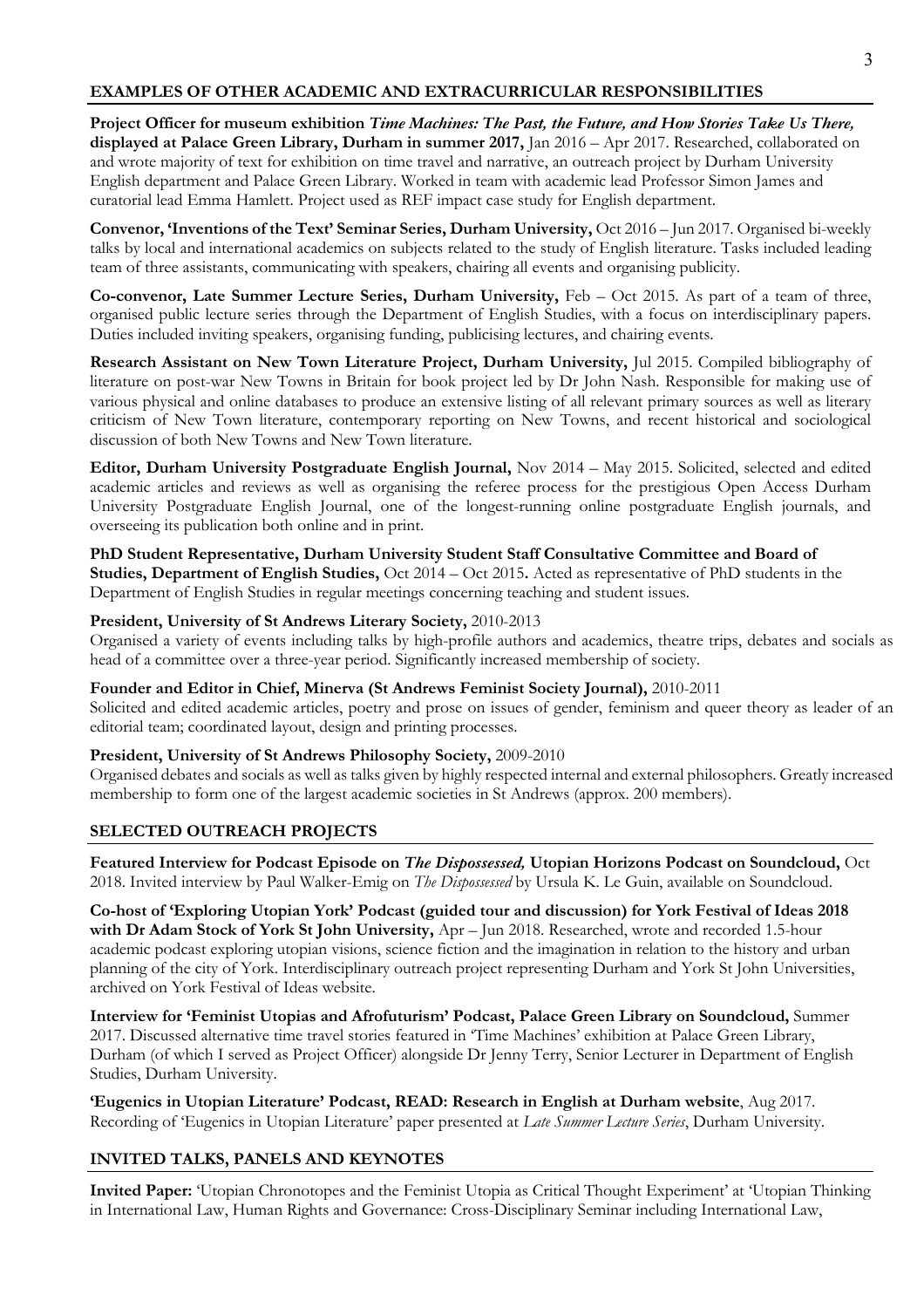Human Rights, Literature, Architecture and Sociology', Newcastle Law School, Newcastle University, Nov 2019.

**Keynote Address**: 'And Then There Were None: Feminism, Identity and the Possibility of a Human Utopia' for 'Identitees: A Spectrum of Representation', MA graduate conference, Teesside University, Middlesbrough, Mar 2018.

**Keynote Address and Panellist**: 'Complex Relations: Rethinking Utopia in Marge Piercy's *Woman on the Edge of Time* and Joanna Russ's *The Female Man*' for DurhamCon, annual convention of the Durham Science Fiction and Fantasy Society, at Durham University, Feb 2018; also held panel discussion with fellow keynote speaker Justina Robson.

**Invited Talk**: 'The Coming Races: Eugenics in Utopian Literature', Late Summer Lecture Series, Durham University, Durham, Sep 2017.

**Invited Talk**: 'Shaping the Future: How Feminist Utopian Novels Used New Concepts of Time Travel to Create Better Worlds for Everyone', seminar series accompanying Time Machines exhibition, Palace Green Library, Durham, Jul 2017.

**Invited Talk**: 'On the Edge of Time: The Complex Reconfiguration of Reality in Marge Piercy's *Woman on the Edge of Time* and Joanna Russ's *The Female Man*', Inventions of the Text seminar series, Durham University, May 2017.

**Invited Panellist:** 'Round Table: The Status of the Individual and the Collective in Utopianism', with Franziska Bork Petersen and Lyman Tower Sargent, Utopian Studies Society conference, Lisbon, Jul 2016.

# **SELECTED CONFERENCE PAPERS**

'"A witch who says no to her lover and no to the law": Witchcraft, Resistance and Reproductive Autonomy in Leni Zumas' *Red Clocks* and Joanna Russ's *The Female Man*', **'Future from the Margins': 2022 Science Fiction Research Association Conference,** hosted by CoFUTURES, University of Oslo, Jun 2022 [abstract accepted].

'"Live songs have teeth": Music as Anarchist Utopian Ritual in Sarah Pinsker's *A Song for a New Day'*, '**Utopian Possibilities: Knowledge, Happiness & Wellbeing' Utopian Studies Society Conference**, University of Porto, Porto, Portugal (virtual), Dec 2021.

'"Wheels turning in opposite directions": Objective Temporality, Utopia and the Individual in Sheri S. Tepper's *The Gate to Women's Country* and Ursula K. Le Guin's *The Dispossessed'*, '**SpecFic 2021: Time and History' Conference**, Karlstad University, Karlstad, Sweden (virtual), Dec 2021.

'"Up close a world's all dirt and rocks": Gardening and the Anthropocene in Le Guin's Utopian Fiction', **'The Future of/as Inequality': Science Fiction Research Association 2021 Annual Conference,** Seneca College, Toronto, Canada (virtual), June 2021.

'A Time for Utopia: Individual and Collective Utopian Temporality in Ursula K. Le Guin's *The Dispossessed',* **'When is Theory? Shifts of Time Frame in Contemporary Literary Studies' Conference**, Babeș-Bolyai University, Rumania (virtual), April 2021.

'"A scene like this, whereon to close the drama": Contagion, Extinction, and the Meaning of Life in Mary Shelley's *The Last Man'*, '**Living in the End Times: Utopian and Dystopian Representations of Pandemics in Fiction, Film and Culture' Conference**, Cappadocia University, Ürgüp, Turkey (virtual), Jan 2021.

'A Utopia Without Us: Ecofeminism, the Anthropocene and the Paradox of the Non-Human Utopia', '**Worlding SF' Conference**, University of Graz, Graz, Austria, Dec 2018.

'"Thin in meaningful we's": Individual and Collective Identity in Classics of Utopian Literature', '**Organic Systems' Conference**, Birkbeck University, London, Sep 2017.

'The Coming Races: Self-Defeating Eugenics in Late-19th-Century Utopian Literature', '**Current Research in Speculative Fiction' Conference**, University of Liverpool, Liverpool, Jun 2017.

'Dystopian Entanglements: Violence in Feminist Utopian Literature of the Late 20th Century', '**Dystopia Now' Conference**, Birkbeck University, London, May 2017.

'"Solar Loyalties": Posthumanist Ethics and Utopia in Naomi Mitchison's *Memoirs of a Spacewoman*', '**500 Years of Utopia': Utopian Studies Society Conference**, Lisbon, Portugal, Jul 2016.

'"Not for your benefit, but for theirs": The Unsustainable Ethics of Plato's *Republic* and More's *Utopia'*, '**The Uses of Utopia' Conference**, Cambridge University, Cambridge, Jun 2016.

'A Feeling for the Organism: Feminist Science and Complexity Theory in Recent Feminist Utopias', '**Bridging the Divide: Literature and Science' Conference**, University of Kent, Canterbury, Jun 2016.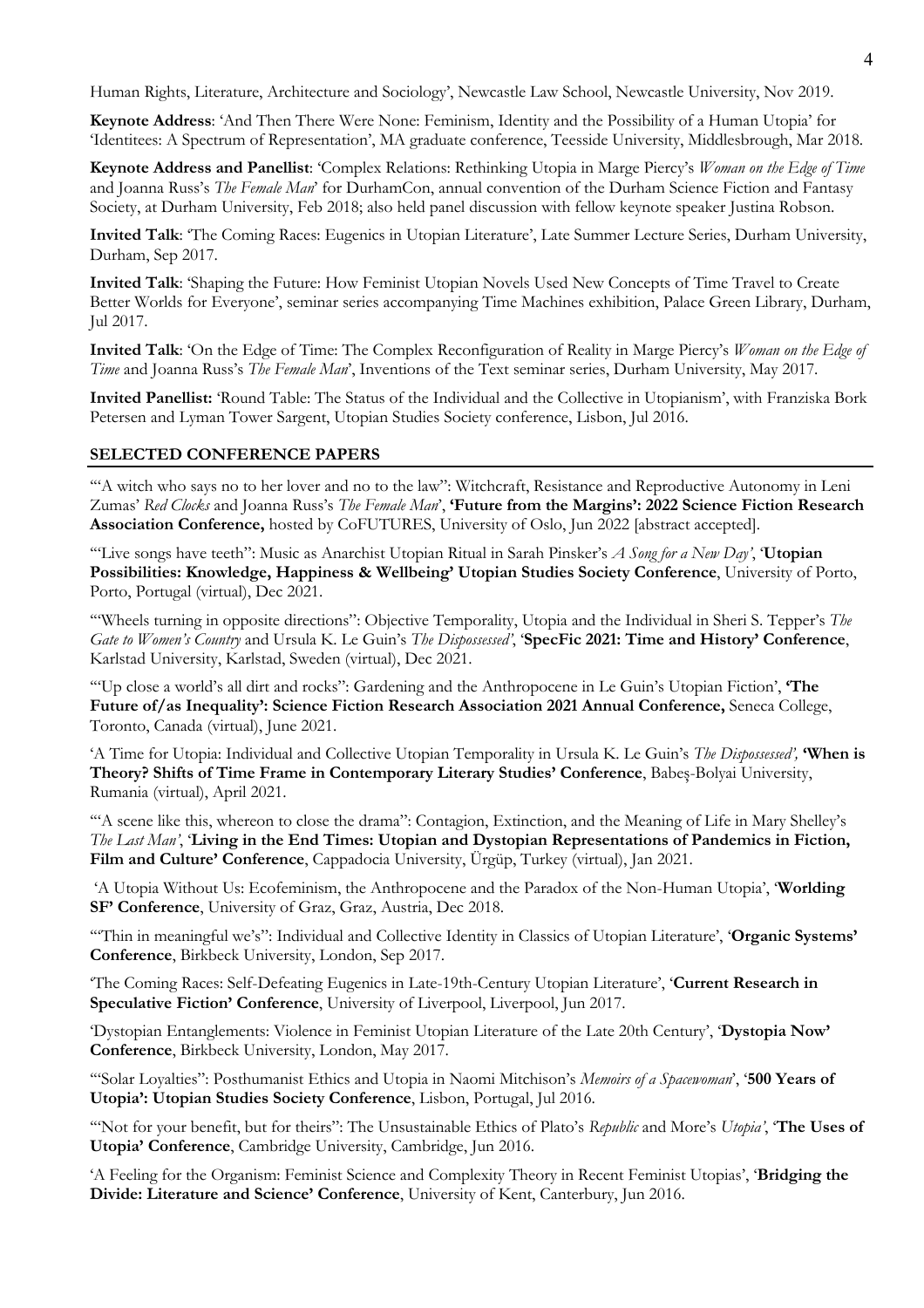'"I swim a different stream": The Dynamic Global Complexity of Marge Piercy's *Woman on the Edge of Time a*nd Joan Slonczewski's *A Door into Ocean*', **Society for Utopian Studies Conference**, Pittsburgh, Nov 2015.

'Feminist Utopias, Complexity Theory and the Utopian City', '**Utopia and the Ends of the City**' **Utopian Studies Society Conference**, Newcastle University, Newcastle, Jul 2015.

'Relocating Utopia: Complexity Theory and the Emergence of Utopia in Marge Piercy's *Woman on the Edge of Time* and Joanna Russ's *The Female Man*', '**Locating Fantastika: An Interdisciplinary Conference'**, Lancaster University, Lancaster, Jul 2015.

'On the Edge of Time: Feminist Utopias, Complexity Theory and Parallel Future Histories', '**Sideways in Time: Alternate History and Counterfactual Narratives' Conference**, University of Liverpool, Liverpool, Mar 2015.

# **SELECTED AWARDS**

**Four-time winner of Hatfield Award (Gold),** Hatfield College, Durham University, recognising outstanding academic achievement and community engagement, 2016/17-2019/20.

**Hatfield MCR Research Award (£175)** – awarded funding to attend conference 'Worlding SF: Building, Inhabiting and Understanding SF Universes' at the University of Graz in Graz, Austria, Dec 2018.

**Durham University Research Award (£145)** – awarded funding to attend 'Dystopia Now' Conference at Birkbeck University in London, May 2017.

**Durham University Faculty of Arts and Humanities Postgraduate Research Support Fund Grant (£900)** – awarded grant in competitive scheme to attend Society for Utopian Studies Conference in Pittsburgh, PA, Nov 2015.

**Deans' List of the University of St Andrews 2009/10** – awarded for excellent academic performance

# **EDITORIAL ROLES, EXTERNAL ACADEMIC ORGANISATION & PEER REVIEWING**

**Section Editor: English & Comparative Literature, German Editorial Team, Open Library of Humanities**  (eds.-in-chief Caroline Edwards and Martin Eve), Oct 2016 – present.

Peer reviewer for *Architecture and Culture* (ed. Suzanne Ewing), Sep 2020.

Peer reviewer for *Paradoxa* (eds. Paweł Frelik and Alison Sperling), Feb 2020.

Peer reviewer for *Fantastika Journal* (ed. Charul Palmer-Patel), Dec 2017.

**Postgraduate Assistant Organizer**, *Utopia and the Ends of the City,* **Utopian Studies Society conference**, Newcastle University, Newcastle, Jul 2015. Performed various administrative tasks related to conference organisation, including organising data, arranging accommodation, setting up panels, communicating with speakers, and assisting attendees during the conference.

# **PROFESSIONAL AFFILIATIONS**

- British Federation of Women Graduates (BFWG)
- British Science Fiction Association (BSFA)
- Contemporary Women's Writing Association (CWWA)
- Science Fiction Research Association (SFRA)
- The Society for Utopian Studies, United States (SUS)
- Utopian Studies Society, Europe (USS)
- British Association for Contemporary Literary Studies (BACLS)

# **SAMPLE FEEDBACK**

# FEEDBACK ON ACADEMIC RESEARCH AND PROJECTS:

# **On PhD Thesis 'The Edge of Time: The Critical Dynamics of Structural Chronotopes in the Utopian Novel':**

"The thesis is an excellent piece of scholarship, and Dr Lohmann performed an impressive defence of her thesis in the Viva. […] Dr Lohmann's thesis is striking for its innovative interdisciplinary approach. It offers a deftly interwoven set of ideas from the fields of utopian studies, science fiction, systems theory, and literary studies. […] What is strikingly original here is the employment of Bakhtinian chronotopes, Cannon's theorisation of homeostasis, Maturana and Varela's conceptualisations of autopoiesis, and the complexity chronotope (informed by complexity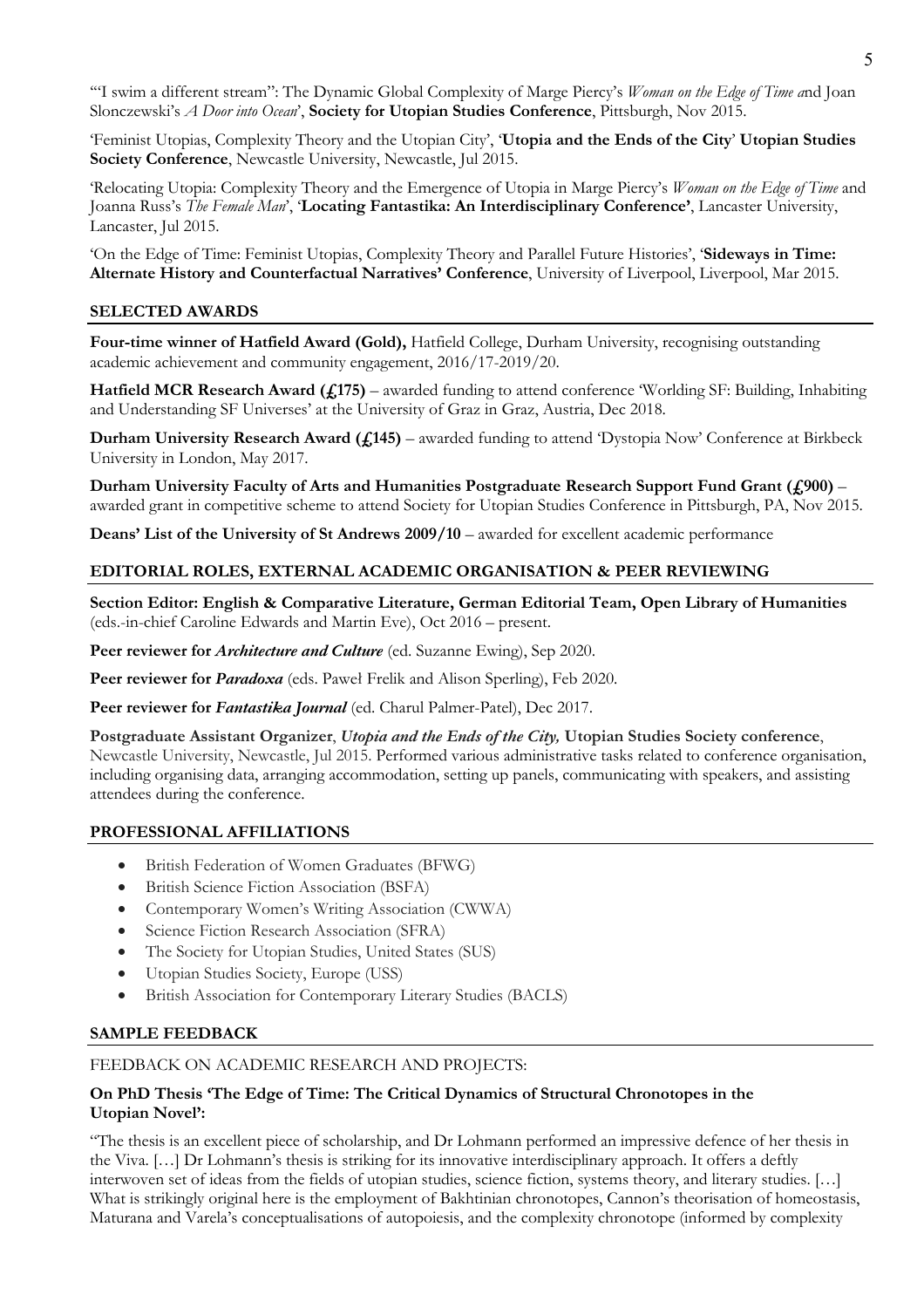theorists, Prigogine and Cilliers) as tools for understanding and measuring the dynamism, inclusivity, openness, and changeability (or lack thereof) of the utopian fictions under discussion." (Dr Siân Adiseshiah, external examiner)

"…absolutely fascinating stuff that portends an incredibly promising book in the making!" (Sean Guynes, editor of *SFRA Review*)

# **On Museum Exhibition** *Time Machines: The Past, the Future, and How Stories Take Us There***, Palace Green Library, Durham:**

"Thanks for such an excellent exhibition! […] Issues around representation of women [and] writers of colour in SFF is something of a passion, so seeing this was a real thrill for me." (Juliet E. McKenna, British fantasy author)

"What a wonderful evening! It's the best exhibition I've been to at [Palace Green Library], without doubt, and the best one I've been to anywhere for some time. […] The impression of the exh[ibition] overall has a genuine and collective "impact" (I and I don't mean that in strictly REF terms!). […] I wanted to thank you, sincerely, for the opportunity to enjoy the importance of narratives and counter-narratives […] that form, challenge, and dare one say, emancipate our imagined futures – much needed at present! […] Our students will really love this." (Professor Sarah Wootton, Department of English Studies, Durham University)

# **On Research Assistantship for New Town Literature Project:**

"Can I thank you most warmly for the brilliant work you have done in compiling the New Towns bibliography for me. […] You have done so much more than I thought was possible for a short-term RA. (And obviously spent many extra hours on it!). The detail, fullness, organisation, plus your annotations, are all just superb – thank you!" (Professor John Nash, project leader, Department of English Studies, Durham University)

#### FEEDBACK ON TEACHING:

#### **On 'Women Writing Worlds: Feminist Utopian Literature through the Ages' at Tübingen University:**

#### *Anonymous student feedback:*

"Dr. Lohmann showed, from the very first session till the last, how knowledgeable she is and left no doubt about her passion concerning (feminist) utopias. The material she provided us with was well chosen and her presentations left nothing to be desired. Apart from her pleasant and thoroughly positive character during class, Dr. Lohmann was able to convince with tolerance (explaining things again; accepting all sorts of questions) and a friendly, yet respectable and always professional attitude which allowed her to connect with the students."

"I enjoyed and learnt a lot in Dr. Lohmann's seminar. The course structure/session plan was clear and also made a lot of sense. […] I also had to point out that I had no clue what a Feminist Utopia is at the beginning and now talk about it frequently and added many of the books mentioned in the seminar to my endless reading list (I also talked about it in my ERASMUS interview!). The seminar and Dr. Lohmann therefore did an excellent job in sparking further interest. […] Dr. Lohmann did a great job!"

"I really enjoyed Prof. Lohmann's seminar on Feminist Utopian Literature. I liked her enthusiasm and her encouragement towards making us interested in the subject. I would like to highlight Prof. Lohmann's presentations, since they gave a great background knowledge about utopian literature at the same time that they dealt with the literary criticism of the novels discussed."

"Dr. Lohmann put a great deal of effort into this course. The course material was always extremely well prepared and it is clear that she has a profound knowledge and understanding of the course's topic. The quality was very academic and the content full of detail, which I enjoyed. […] This was definitely one of the better courses that I have participated in during my studies so far and if I were to rate it, it would be a German 1."

#### *Personal student feedback:*

"It was such an honor and pleasure to attend your class, I enjoyed and learned a lot from it."

"I really enjoyed your course and I have already registered for your next course in the summer semester, if I will be accepted I'm really looking forward to another semester with you."

"If I may say so, you've got amazing energy and the university is lucky to have you!"